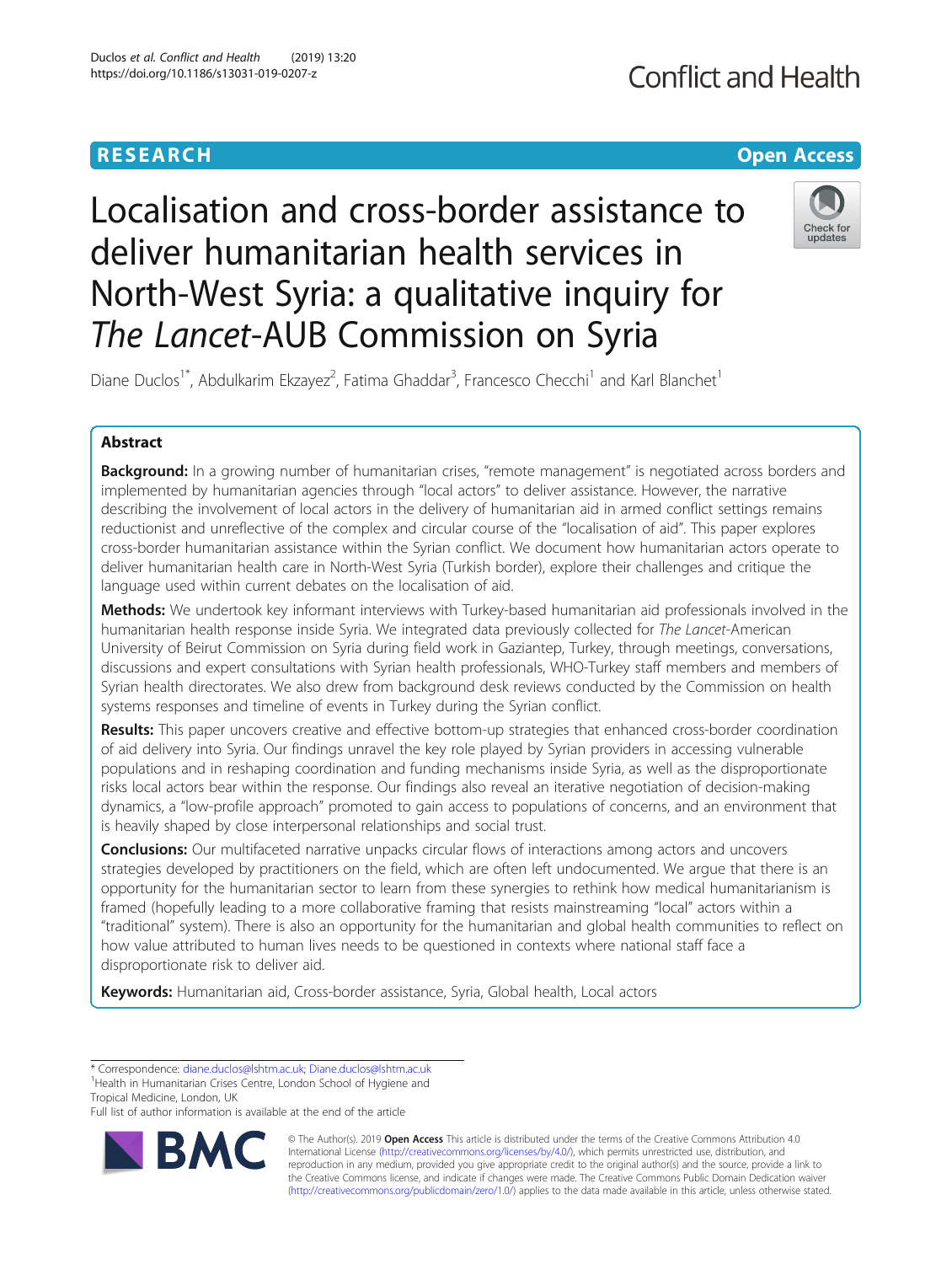#### Background

In armed conflict settings, international humanitarian agencies generally adapt their structures and operations in response to constraints in securing humanitarian space. Increasingly, working through various local aid actors with better access to affected populations is preferred to direct operations. In a growing number of humanitarian crises, "remote management" has been negotiated across borders and implemented by humanitarian agencies to deliver humanitarian assistance, often with a local actor implementing services on the ground [[1\]](#page-9-0). Narratives of this modality of delivering aid arguably remain reductionist, particularly with regards to the involvement of local actors and the underlying political nature of the localisation of aid. Language used to refer to the roles and integration of local actors into the humanitarian system ("localisation") has nonetheless been evolving, as exemplified by the 2016 World Humanitarian Summit. Notably, the Summit's Grand Bargain agreement commits "donors and aid organizations to provide 25 per cent of global humanitarian funding to local and national responders by 2020" through "multi-year investment in the institutional capacities of local and national responders […] and [incorporating] capacity strengthening in partnership agreements". [\[2](#page-9-0), [3](#page-9-0)] These statements acknowledge a need to reconsider power relationships within the humanitarian landscape and that reinforcing the role of local actors necessitates building their capacities. As for the political nature of the localisation of aid, it has also been increasingly recognised in humanitarian conversations, contrasting with views considering localisation as a logistic exercise [[4](#page-9-0)].

Cross-border humanitarian practices and remote management have been used in the past in the humanitarian sector, as exemplified in conflict settings such as Somalia, South Sudan, Iraq and Afghanistan. This history of humanitarianism, has shaped the ways in which humanitarian agencies have responded to the conflict in Syria:

"[One] direct response to rising insecurity has been remote management, wherein intervening aid organizations have responded to heightened risk by withdrawing key senior international staff and upper national management from the conflict zone, and instead relying on local staff or partners to continue programming at reduced levels. The second is an industry trend towards the localization or local ownership of programs" [\[5](#page-9-0)].

The logic supporting the localisation agenda is multi-layered. On one operational level, "local actors" are de facto players who are already driving responses during natural disasters (e.g. the 2004 Indian Ocean tsunami), epidemics (e.g. 2014 West Africa Ebola) and conflict settings such as Syria where international actors may lack secure access [[6](#page-9-0)]. On another operational level, it is recognised that only a less bureaucratic, decentralised humanitarian

architecture could lead to more effective responses, and that local actors with their sustained presence also provide a bridge from humanitarian assistance to development. [[7](#page-9-0)] At the governance level, localisation challenges a certain ontology of power governing the western-led humanitarian system in which partnerships are forged in such ways that international western actors hold power over local partners.

The main critique to localisation of aid to date comes from humanitarian actors expressing concerns about the capacity of local actors to scale up interventions, and about the political neutrality of local actors in times of conflicts. The former argument may hold true in many instances and can be partially addressed with adequate training and capacity building, while the latter tackles the humanitarian principles of "neutrality", and needs some broader political reflection within a context of violence. Localisation discussions to date overlook that being labelled as "local" comes with a number of risks, including jeopardizing one's life to care for others. The very term "local actors" remains loose, referring to "a very wide range of different stakeholders: from government authorities at various levels, via NGOs, other civil society groupings and private businesses, to every native individual or community [members]" [\[7](#page-9-0)].

Given the above, documenting the role played by and the experiences of emergent local actors in humanitarian responses, particularly the Syrian context, has become of interest to us. The rationale behind this is that unravelling the experiences of local actors — including their coping mechanisms as well as the burden and trauma they bear in the process — and integrating them within humanitarian discussions and coordination mechanisms could contribute to imagining a more equitable and efficient aid delivery model; one that would not end up reproducing the very power relationships that it sets out to address.

The Syrian conflict provides an important case study with respect to the localisation of aid and the language used to unpack it. While the Syrian government has long stopped supporting medical facilities in opposition territories [\[8](#page-9-0)], access to conflict-affected populations by humanitarian agencies inside Syria has been challenging since the start of the conflict. The lack of guaranteed security for staff, complicated by constant threats and attacks on health care workers and facilities [[9\]](#page-9-0), have led most international organisations (IOs) and International Non-Governmental Organisations (INGOs) to operate remotely across the Turkish, Jordanian, Lebanese and Iraqi borders through local partnerships [[10\]](#page-9-0), while other IOs and INGOs have chosen to manage their humanitarian operations from Damascus, Syria. In that respect, the role of "local actors" has become prominent and essential. Still, "Syrian actors' share of international humanitarian funding in no way matches their role in the actual delivery of assistance" [\[11\]](#page-9-0).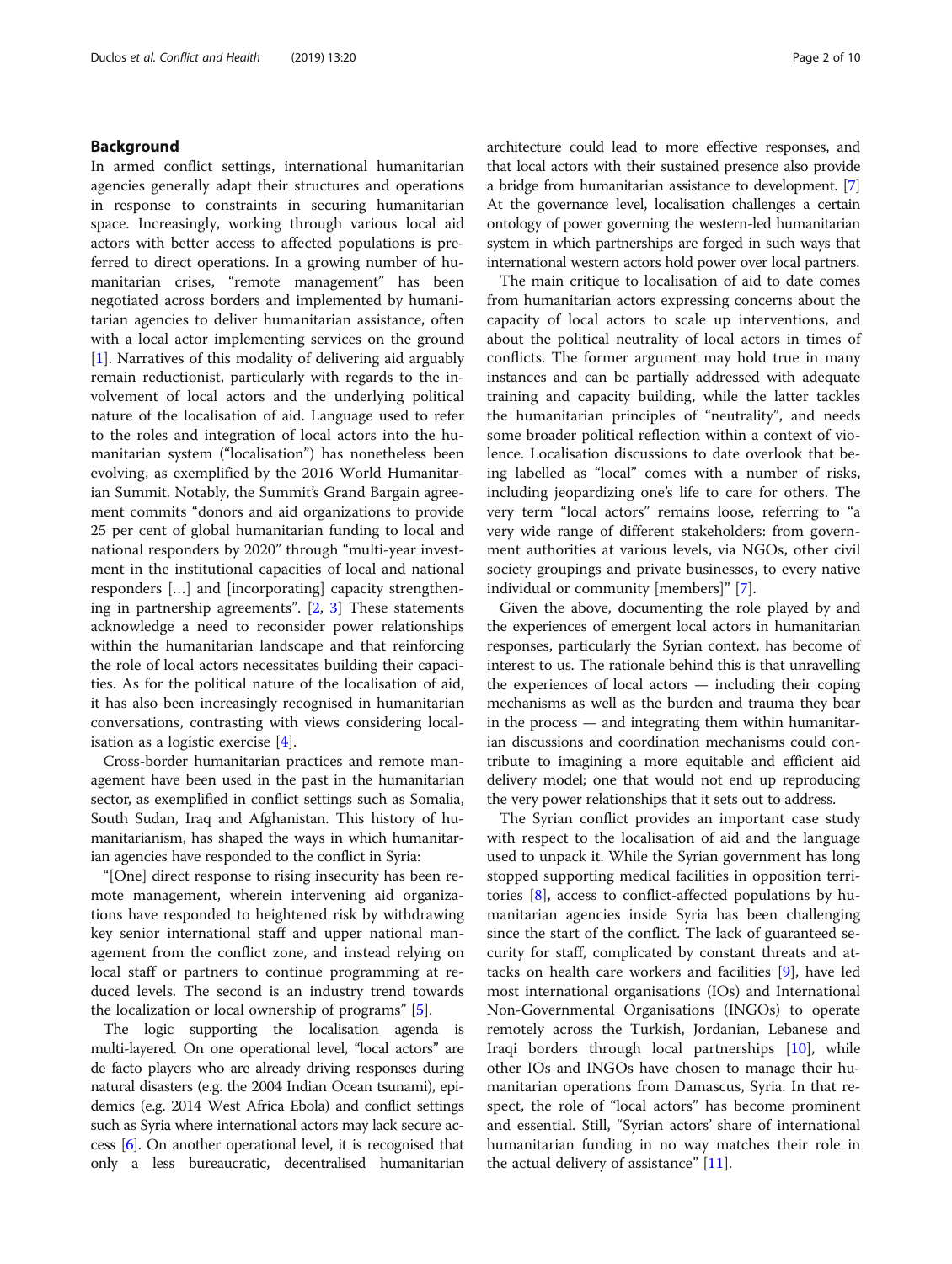We present a case study (North-West Syria – Turkish border; September 2017) of the above dynamics, while relying on information gathered earlier in 2017 (May and July 2017) as well as multiple desk reviews. The analysis is presented through a multifaceted narrative that unpacks the circular flows of interactions and dynamics among actors, which, in turn, contributes to the development of a dynamic framing of medical humanitarianism. In contrast to the classic model of international health response, we draw on Hilhorst and Janssen's work on the everyday politics of aid [\[12](#page-9-0)], to explore how the language of medical humanitarianism is being (re)articulated and (re)implemented in different ways by different sets of health actors in highly political and unstable spaces. We also draw on the concept of therapeutic geographies used to "account for the remapping of health care" in conflict [\[13](#page-9-0)]. Our empirical perspective offers logistical insights into the cross-border practices of healthcare services provision inside Syria and contributes to the discussions on the institutionalisation of a "politics of life" [[14\]](#page-9-0), whereby Syrian first responders and health providers are pushed to accept a disproportionate safety risk to ensure service implementation.

#### Methods

#### Study setting

At the time of our study in September 2017, access to the 70-some functioning health facilities in North-West Syria was still constrained by major challenges of safety and security, financing and coordination. Bombings were intensifying in North-West Syria affecting hospitals run or supported by the organisations in which some of our informants worked — these organisations had to operate with minimum staff or close. Country directors and field coordinators were communicating with their staff on Skype, WhatsApp, as well as with ground informants providing regular security updates. International humanitarian staff based in Turkey had generally not been able to visit projects inside Syria since late 2013. However, Syrian staff regularly crossed into Syria, apart from when border crossings were insecure. Hence, NGOs relied extensively on their Syrian cross-border staff and on the internet to communicate with their partners inside Syria. Information was flowing between Syrian medical doctors from inside and outside Syria, Gaziantep-based NGOs and the UN agencies to gather information to anticipate attacks on or near health facilities, and make informed decisions on whether facilities should be running with minimal staff or closed altogether. Communication and decision-making mechanisms seemed to reflect well-established practices as interviewees constantly reflected on the problems they faced and the solutions they identified during earlier similar episodes. The simultaneous proximity and tangible distance between actors in Turkey and in Syria were amplified by the immediate danger faced by staff on the ground in Syria.

Cross-border relationships between humanitarian actors in Gaziantep and Syria are rooted in historical and former socio-economic ties, which are constantly reshaped by local and national politics in Turkey. During the last century of Ottoman rule in the Levant, for instance, Gaziantep (then known as Antep) was administratively attached to the Aleppo vilayet [[15](#page-9-0)]. Around 80 years later in 2005, Aleppo and Gaziantep became official "twin cities", "an initiative taken by local authorities to bolster economic, social and cultural ties between its peoples" [[2](#page-9-0)]. Flows of people and goods between both cities intensified after that and "despite a sharp decrease of 45% in 2012, the following period from 2010 to 2015 saw a drastic increase of 237% owing largely to the local firms' share in delivering humanitarian assistance across the border" [\[2\]](#page-9-0). In 2014, resolution 2165 adopted by the Security Council allowed the United Nations (UN) and its partners to deliver cross-border humanitarian assistance to Syria. In 2015, the UN Office for the Coordination of Humanitarian Affairs (OCHA) established one of its regional hubs for cross-border humanitarian assistance in Gaziantep. The Turkish Red Crescent played a key role in facilitating the logistics of the cross-border operations. Though collaborations between national and international humanitarian actors had started in 2012, the 2014 resolution was a milestone to institutionalise those links. Within this cross-border humanitarian landscape, Turkey played a key role in enabling Syrian national NGOs to facilitate cross border referrals. However, international and within-Turkey politics have affected cross-border activities. As of January 2015, "the introduction of new regulations [had] adversely affected [the ability of] Syrian staff from NGOs […] providing assistance to Syria […] to cross the border regularly to accompany shipments and conduct programming activities" [\[16\]](#page-9-0). Furthermore, in March 2016, the Turkey-EU "refugee deal" was signed, allowing Greece to return migrants irregularly crossing the Aegean Sea to Turkey in exchange for visa facilitations financial support for Turkey's refugees' population. Since 2017, restrictions and bureaucratic delays to deal with INGO proposals and actions imposed by the Turkish government and lack of coordination between government institutions have posed mounting challenges to ongoing cross-border work. After March 2017, Turkish authorities requested both INGOS and Syrian NGOs re-register and re-apply for staff work permits, some of which were then rejected. According to the press [\[17\]](#page-9-0), these bureaucratic steps mainly targeted large Western organisations.

#### Data sources

Our analysis relied on multiple data sources. We undertook a desk review to identify programmatic documents on cross-border activities implemented in North-West Syria. These included OCHA humanitarian bulletins reporting on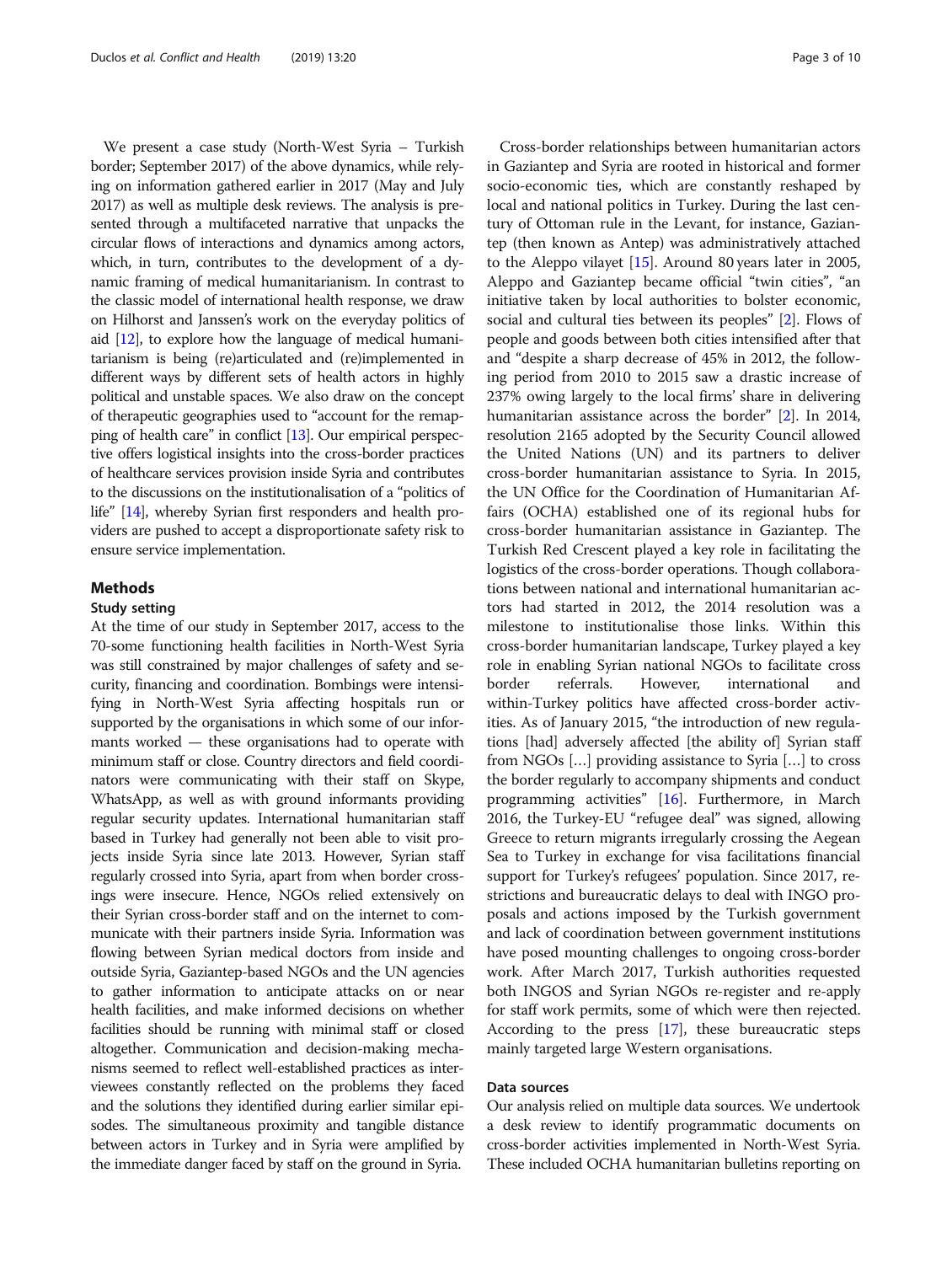cross-border activities from Turkey into Syria as well as health cluster bulletins that reported on the humanitarian response in Syria more broadly (June 2015–September 2017) [\[18\]](#page-9-0). In September 2017, we undertook ten key informant interviews in the Turkish border city of Gaziantep with humanitarian aid professionals (Syrian NGOs personnel's, Syrian clinicians, UN and INGOs staff) involved in the health humanitarian response inside Syria. A pre-agreed topic guide informed our interviews, with a certain degree of flexibility to adjust to unanticipated themes emerging from our informants' narratives. In addition, we drew on field notes from the Research and Documentation Team (RDT) at The Lancet-AUB Commission on Syria (hereafter referred to as "the Commission") gathered during fieldwork in Turkey in May and July 2017 – this included notes from meetings, conversations, discussions and expert consultations with Syrian health professionals, WHO-Turkey and members of Syrian health directorates (health directorates related to the interim Ministry of Public Health [\[8](#page-9-0)], emerged in opposition areas in Syria to coordinate health activities) [[19](#page-9-0)]. We also drew on background desk reviews undertaken by the RDT – this included summaries from the grey literature on health systems responses and timeline of events in Turkey during the Syrian conflict.

#### Analysis

We used a thematic qualitative analysis. We reviewed the key themes that had been identified before data collection from our desk reviews and literature searches, and identified unanticipated themes that emerged from the interviews. These themes were iteratively discussed within the research team to locate participants' views and experiences of cross-border interventions in the humanitarian literature on the localisation of aid. For the scope of this paper, we adopted terms such as "international NGOs", "national" "NGOs", "local actors" and "diasporas groups" as used by policy documents reviewed and interviewees, and merely reflected on their political implications and validity from the perspective of the lived experience of providing health services inside Syria.

#### Ethics

Ethics approval was granted for this study by the London School of Hygiene &Tropical Medicine. Meetings and consultations done by the American University of Beirut were considered by the Institutional Review Board as part of the general work of the Commission. For the key informant interviews, written or oral informed consent was sought from participants and confidentiality and anonymity of our informants was ensured. Interviews were audio recorded unless interviewees expressed preference otherwise, in which case detailed notes were taken by researchers. Interviews that were recorded and notes were stored in a secured password protected hard drive, and accessed only by the co-authors who conducted the interviews. For the fieldwork undertook by the RDT, interviewers from the Commission obtained oral clearance from interviewees to take notes. Notes were stored securely and were anonymised and aggregated to protect the identities of the interviewees and synthesize information.

#### Results

Interactions among a wide range of humanitarian actors to deliver health services inside Syria from Turkey offer original insights into the politics and logistics of such partnerships. On the one hand, efforts have been made to integrate Syrian NGOs in the international response through the formalisation of coordination structures (humanitarian coordination meetings initially, and later a Humanitarian Liaison Group) and pooled funding mechanisms as well as the activation of UN-led clusters [[20\]](#page-9-0). Syrian NGOs have also opted for a more formal structure by creating multiple coordination platforms over the years — such as the Syrian NGO alliance or the Syria Relief Network — to facilitate engagement between Syrian and international humanitarian actors. In addition, we will show that national NGOs also bring into these structures local medical staffs from inside Syria with whom they partner to deliver services to individuals and communities.

#### The "low-profile" and "close-ties" approach to humanitarian access in northern Syria

Beyond the narrow "humanitarian access" terminology (which may reduce humanitarian routes to logistic considerations), lies a key challenge in creating or developing effective inter-organisational and interpersonal relationships among non-state actors collaborating to deliver an intervention in areas where parties in the conflict directly target health providers. Humanitarian access in Syria has been constrained by several issues that have evolved over time, including conflict and attacks on access routes, restrictions imposed by the Syrian government and parties to the conflict and targeting of healthcare workers and facilities. Access challenges have created the essential conditions for IOs and INGOs to work in partnership with national NGOs and medical actors in Syria to reach the most vulnerable, using a low-profile approach: "the use of smaller tonnage and fewer vehicles at a time, with no branding, and the use of commercial carriers are common modalities employed" [\[21\]](#page-9-0).

In addition to this low-profile approach, our interviews with Syrian doctors working in the Idlib province in Syria revealed the centrality of interpersonal trust to enable any collaboration with Syrian and non-Syrian actors offering support from outside the country in the early phases of the conflict; a phenomenon reminiscent of the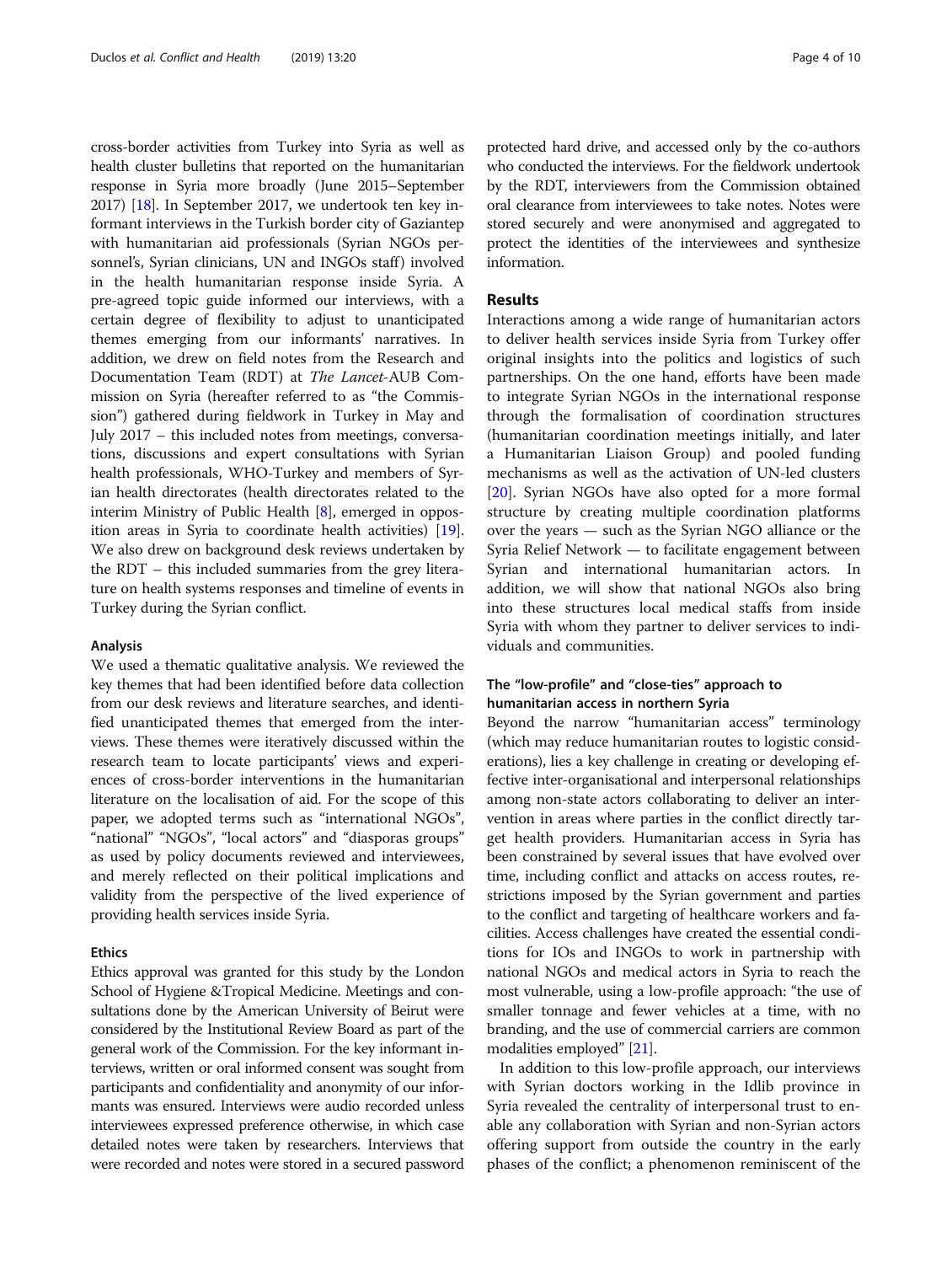literature citing the importance of social trust in improving cooperative relations [[22](#page-9-0), [23](#page-9-0)]. In the context we studied, trust was often present with networks previously forged, or when being introduced by a trusted intermediary. For example, while starting to establish networks with expatriate doctors from outside Syria, doctors from Idlib initiated limited communication with few focal points, using pseudonyms, relying on Virtual Private Networks (VPNs) to hide their internet access, using Subscriber Identity Modules (SIM cards) with unknown accounts, etc. Networks were also mobilised inside the country to channel medical supplies across military obstacles, e.g. through doctors sometimes relying on women from their family, as they were less likely to be searched at checkpoints. Within this context, "frontline health workers" become "undercover relief workers", putting personal relationships at the centre of professional partnerships. Even though the humanitarian and medical work was institutionalised through local NGOs and INGOs over time, interpersonal relationships were key to facilitate the development of a coordinated health response. While interpersonal connections were crucial in such a context, it emerged from some accounts that they can also burden responders, as personal disagreements could sometimes affect professional relationships.

#### Funding landscape mechanisms

Funding sources for the humanitarian and medical cross-border response in North West Syria were diverse. Some of the main ones were institutional donors such as governments or the European Commission Humanitarian Fund (ECHO), which were largely covering the majority of the humanitarian cross-border operations in North-West Syria. The main channel for this type of funding was through IOs or INGOs, which were either carrying out the implementation themselves or subcontracting Syrian NGOs. Funding also came from philanthropists. This type of funding was channelled through either INGOs, Syrian NGOs or even grassroots organisations that had no registration in neither Damascus nor neighbouring countries. However, this funding was running short as the crisis prolonged. Diaspora networks, composed of Syrian expatriates who established networks in their countries of residence, also supported the humanitarian response in Syria. The early diaspora networks were mainly medical ones. Some of these networks were institutionalised and converted into NGOs such as the Syrian American Medical Society (SAMS) and the Syrian Expatriates Medical Association (SEMA). Since both NGOs had wide networks of members and supporters, they had flexible funding through membership fees and private donations. This made them more independent from donors' money fluctuations and constraints. For example, their

private fund (20–30% of the overall funding) was used in besieged areas where donors were reluctant to fund projects. In addition, this flexible fund allowed these NGOs to fill gaps caused by withdrawal of some INGOs after financial cuts by donors. For instance, SEMA's flexible funds allowed it not to withdraw from any project it had started in the past and fill the gaps caused by the withdrawal of INGOs. At the time of our interviews, this latter phenomenon was happening - key international humanitarian actors were withdrawing from health facilities and SEMA was among the NGOs to cover these gaps alongside with SAMS and the Union for Medical and Relief Organisations (UOSSM).

Since 2014 and following United Nations Security Council Resolutions 2139 and 2165, Syrian NGOs have had direct access to international funds through the Humanitarian Pooled Fund (HPF), a multi-donor, earmarked fund managed by UNOCHA to fund the Humanitarian Response Plan. All international and national NGOs registered in UNOCHA coordination platforms were eligible to apply for this fund, but this required registration in Turkey (or another country) and UNOCHA validation of the organisation's capacity to manage resources. Registered NGOs were then classified into three levels of liability, which determined not only their eligibility but also the funding ceiling. This adaptation of a global funding scheme to the localisation framework in Syria was key to facilitate direct funding from UNOCHA to avoid duplication of effort.

Our research identified several challenges for funding cross-border activities, including the logistics for cash flow inside Syria. The collapse of the banking system in opposition-controlled areas in North-West Syria, for example, and the absence of registered money transfer agencies left humanitarian actors with no option but to rely on local money transfer agencies (sometimes referred to as *Hawalah*). NGOs rely on these agencies to transfer funds from NGO offices and bank accounts in Turkey to NGO staff or partners in Syria. Another main challenge was related to the ambiguity of the Turkish government legislations in relation to the use of the above-mentioned system, as there was no previous legalisation in place in relation to such system for money transfer to cover cross-border activities. While the Turkish government was trying to develop a legalisation to balance between the urgent needs to transfer money for the operations inside Syria and the need to fully control the money movement across the border, most cases related to this issue were discussed through unofficial channels between NGOs and the Turkish government.

#### A bottom-up approach to coordination

Complex, bottom-up, personal relationship-driven channels of coordination emerged among responders implementing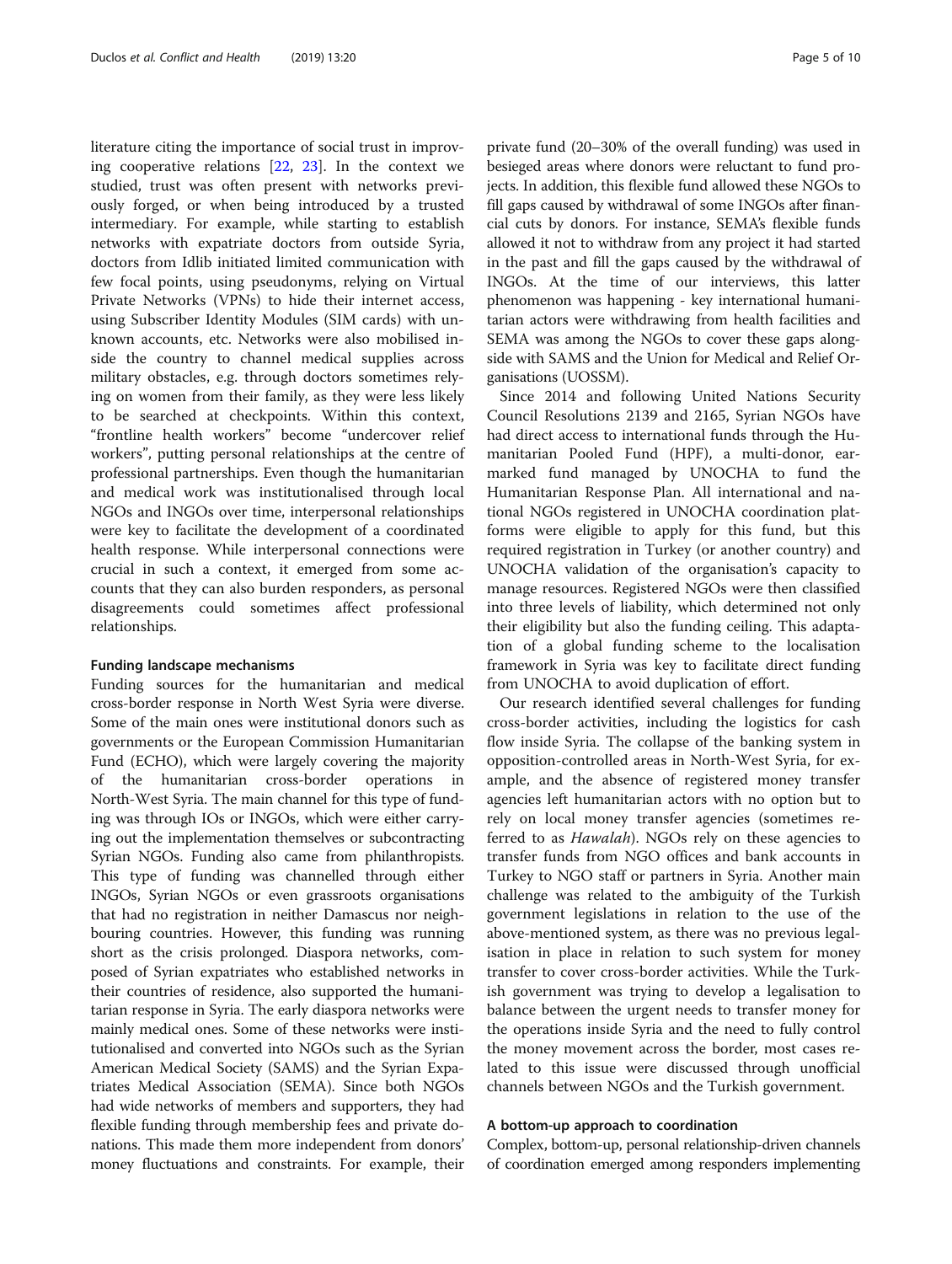medical interventions in areas outside the control of the regime. These ultimately shaped global coordination mechanisms for health inside opposition-controlled areas. "Trust" and "intersubjectivity", which also manifested themselves in the "low profile" and "close ties" approach to humanitarian access discussed above, were central to these coordination channels, and can only be captured outside a restrictive emergency framework.

"From the beginning, we were trying to organise ourselves (…). Sometimes Idlib had no needs so they send to Homs, trying to organise the response. We deal with the doctors from outside individually at the beginning and they know us with our fake names. Inside, there are two kinds of doctors: field doctors and management doctors who deal with logistics and coordination. Not everyone knows the structure of the group for security issues." (Syrian clinician).

Inter-individual relations and social networks were key to develop connections between doctors outside and inside Syria as this was a context where health providers were imprisoned and where the long-term presence of secret intelligence in the country affected trust among citizens. Expatriate doctors divided responsibilities for different regions in Syria according to the access they had through professional and family networks and contacts. Technicians and experts in telecommunication from outside and inside the country were involved as well and provided VPN accounts for activities.

The role played by Syrian providers to coordinate health activities inside Syria has evolved throughout the conflict. Syrian health professionals started to organize inside Syria forming medical committees and health directorates. This progressively expanded outside the Syrian borders as Syrian NGOs began to have a more active stance in international coordination mechanisms and as coordination agencies began to recognize entities inside Syria (such as health directorates). The role of the multiple interim governments of opposition in the cross-border activities in North-West Syria was limited because of issues related to legitimacy, stability and resources. In general, it took until 2015 for the coordination to evolve on both sides of the border including both national and international actors:

"At the beginning we suffered (…) in 2013 when the health working group started in Antakya. The Syrian NGOs were seated in a corner without any contribution. It was not respectful. All the international staff would speak, and Syrians would stay quiet. One woman who worked with an international NGO supported us to be on the table with the other players…Now the health cluster speaks Arabic and there is a co-lead from a Syrian NGO. Coordination between Syrian NGOs improved, and we advocated that our priority be the priority of the health cluster." (Syrian clinician, Turkey-based Syrian NGO staff member).

Such examples are key to understand the realities of building up coordination mechanisms in a transnational humanitarian context while working at the intersection between health networks that had never met before the crises. They show that coordination cannot always be channelled down through vertical processes. While reflecting on her/his practice during the interview, one of our informants, who was country director for an INGO, emphasized the value of coordination mechanisms initiated by Syrian doctors. Such value lay in the efficiency of those networks in maintaining communication between different areas and quickly mobilising resources and response to emergencies. Over the years, these mechanisms became integrated into more formal platforms of coordination such as the health cluster in Gaziantep. However, this bottom-up approach is still the backbone of the coordination mechanisms.

#### Cross-border monitoring and evaluation

In a context where organisations work remotely to deliver medical aid inside Syria, third party monitoring has been used by some organisations. [[24\]](#page-9-0) Monitoring and evaluation companies were established in Turkey with field staff and networks inside Syria. These companies are contracted by INGOs or Syrian NGOs to monitor and evaluate their projects inside Syria. Some donors and INGOs made this third party monitoring a reporting requirement for any project conducted remotely in Syria. However, some of these monitoring mechanisms have become challenging in light of reports of private monitoring firms disrupting relationships between NGOs and beneficiaries on the ground as well as relationships between NGOs and donors [[24\]](#page-9-0). Humanitarian organisations thus developed creative ways to monitor the implementation of their intervention without physical access to the field and to report to their funders. For instance, following the Office of U.S. Foreign Disaster Assistance (OFDA) investigation that happened in Turkey in 2016 [\[25](#page-9-0)], some INGOs implemented new monitoring tools such as photographic evidence, GPS location evidence, and paper work (e.g. receipts).

International humanitarian staff who, before working on the Syrian crisis, used to work in coordination positions for their organisations, acknowledge that coordinating a mission always involved working remotely, typically being based in the capital, with monthly field visits. In contrast, humanitarian field logisticians felt that their role was redefined by the lack of access to the field, and part of their professional identity was challenged. In Turkey, one of the organisations we visited had lost its registration, making it impossible for staff based on each side of the border to cross for over a year. The absence of a direct relationship between IOs staff and beneficiaries restricted efforts to improve accountability to populations in need. In some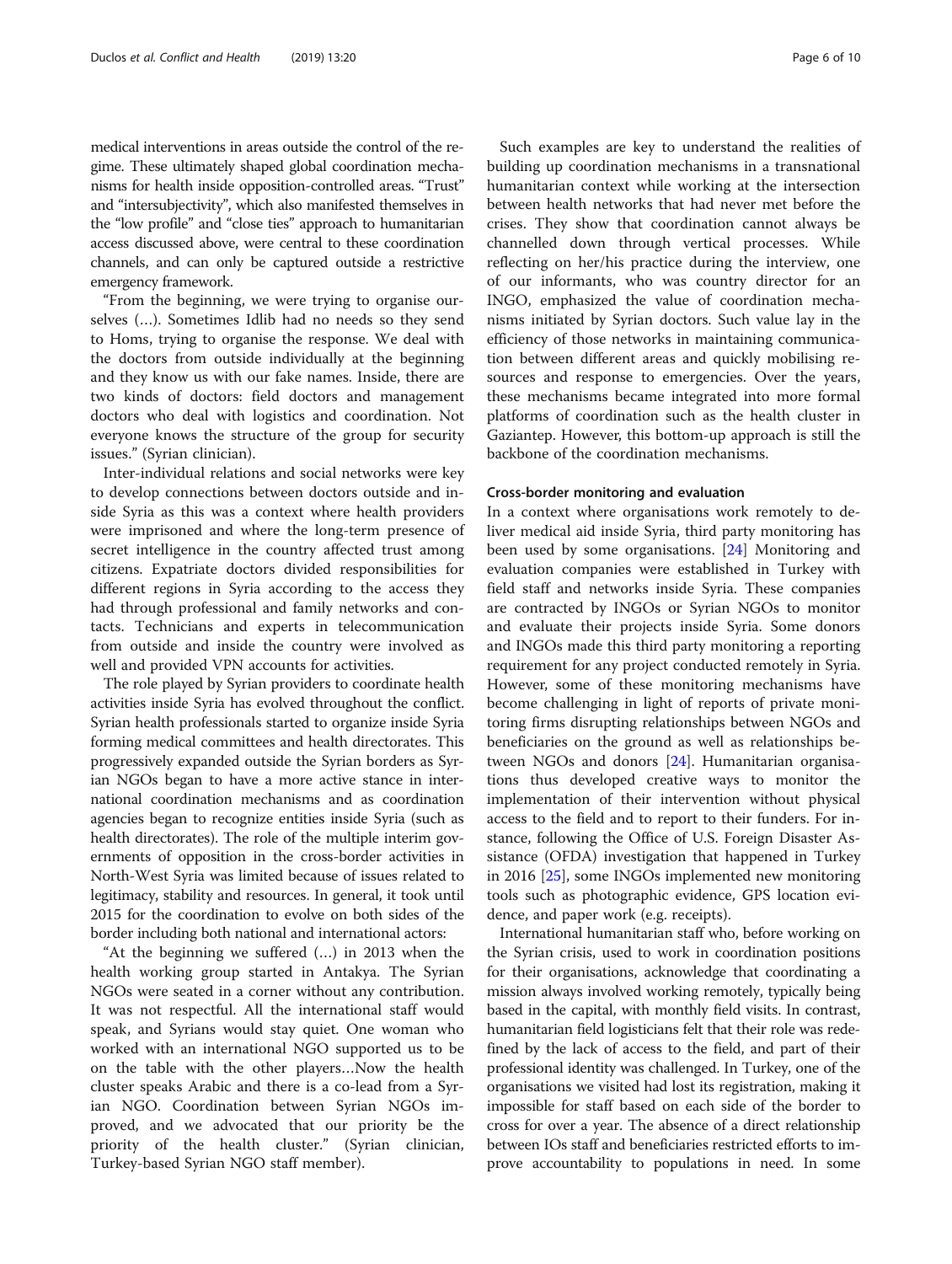cases, community health workers recruited by organisations we approached were considered as being the "voice of the community" inside Syria. The pathways by which community health workers can truly channel beneficiaries' views and concerns need to be better understood. However, there were some innovative approaches to engage local communities in the process of remote monitoring through triangle agreements between INGOs, implementing Syrian NGOs and local councils or local committees. Threeway-communication channels were set up in these agreements to ensure quality and compliance. Still, other barriers were faced by humanitarian organisations to measure the performance of their cross-border programmes in the Syrian context. To start with, there was limited circulation of documents, either because that could put local partners and organisations at risk by rendering their action too visible or because there was lack of trust in the effectiveness and neutrality of some of the coordination mechanisms that were led either by UN agencies or INGOs that had presence in regime-controlled areas. This sometimes led to a lack of transparency in reporting mechanisms [\[24\]](#page-9-0). The lack of coordination and standardization processes on monitoring and evaluation mechanisms among funders was an additional constraint faced by local partners in Syria [[24](#page-9-0)].

#### Localisation processes beyond emergency response

Partnerships developed over time to deliver or support the provision of health services inside Syria have made visible the dynamic character of medical humanitarianism. In this section, we will draw on some of our findings on the cross-border response to reflect on longer-term implications for the Syrian health system and for the humanitarian sector.

Any health interventions in a humanitarian context can lead to innovations in the health system, and in Syria, funding channelled through cross-border mechanisms shaped how health services were prioritised by the local health authorities formed in opposition-held areas. [[26\]](#page-9-0). The implementation of an intervention to build capacity among midwives through training existing midwives and creating a 3-year programme for new recruits is a good example of such synergies between humanitarian interventions and local health programmes. According to one of our study participants involved in this initiative, the idea of this intervention was born from a simple observation: there were fewer gynaecologists in Syria, yet a large pool of trained midwives persisted; however, Syrian midwives were not working up to international guidelines. During the needs assessment phase of the intervention, discussions took place between the reproductive healthworking group in Gaziantep and providers in Syria to identify which resources were needed at each level of the health system, and what steps should

be taken to have a more effective system. The Minimum Initial Service Package (MISP) was used as an evidence-based approach, and it was compared to the existing health system structure in Syria, with the aim of decentralising reproductive health services. Community health workers were tasked with providing advice and identifying women at risk of pregnancy complications so that they could be referred. The overall strategy took nine months of negotiations with local health workers: doctors, in particular, needed to be convinced that midwives could gain the required skills to work independently and provide good standards of care. Midwives were identified during trainings to act as trainers themselves in Syria. Schools of midwifery were opened, and agreements were made to issue diplomas that would be delivered by the organisation, health directorates and the opposition ministry of higher education.

#### Humanitarian principles in tension

Humanitarian principles (humanity, impartiality, neutrality and independence) were well known by all international and Syrian NGOs working on the cross-border response. However, the implementation and monitoring of these principles through cross-border health activities was challenging, especially in a context of remote training of health providers and remote monitoring of activities. Some relief workers we interviewed raised specific concerns around the implementation of neutrality. Local medical and humanitarian workers have their own political views, they argued, particularly after witnessing crimes committed by parties to the conflict and being threatened or persecuted by the same parties. Therefore, it might be challenging to be neutral. However, the same workers had no issues with being impartial. For example, one interviewee shared an incident where a soldier of the Syrian army was brought to a hospital supported by a Syrian NGO. He was provided with the required medical care before opposition groups took him. At the same time, this NGO and the hospital staff identified themselves as part of the revolution against the Syrian government. This account by no mean suggests that humanitarian actors' neutrality and impartiality in a conflict — including local actors —can be taken for granted. However, such accounts question the problematic assumption that local actors are by essence less prone to be neutral and impartial.

In this study, it was important to reflect about values and principles emerging outside the centres of humanitarian action. In our interviews with Syrian doctors involved in the humanitarian response in Syria, for example, "localisation" emerged as a key principle that needs to be unpacked. Localisation was valued by local NGOs providing health services, given their understanding and proximity to the context and the people affected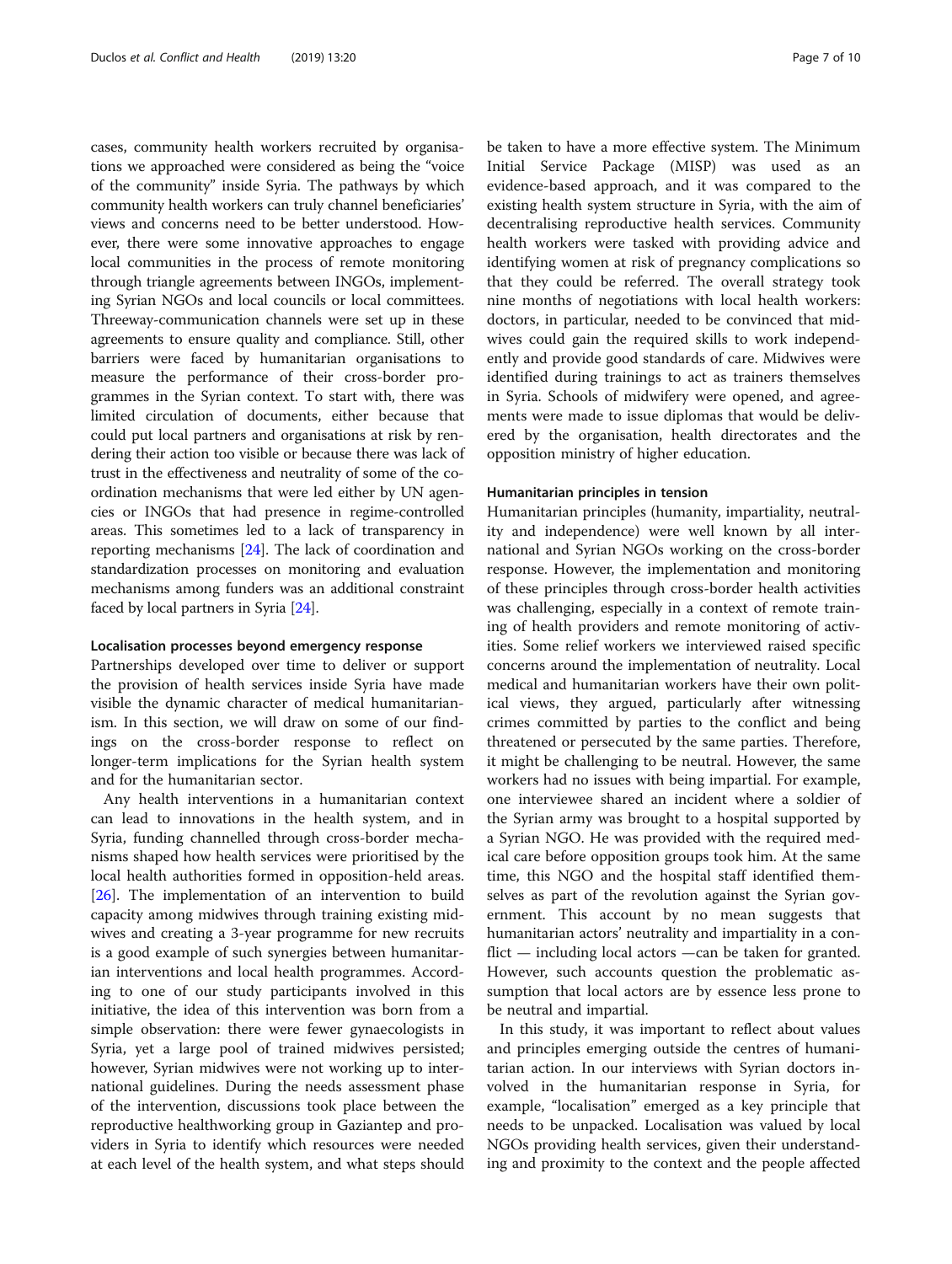by the crisis: "We are the sons of this country", stated one of the Syrian doctors we interviewed in Gaziantep to justify the focus his organisation puts on never interrupting the provision of health services. In our informants' discourses, this was associated with a focus on continuity of health service provision, as opposed to international organisations.

Localisation was also perceived as a means to avoid "trends" in interventions that were not adapted to the field and that might not be sustainable:

"We don't believe in mobile clinics as a long-term solution. Equipment, labs, privacy of the doctors. At a certain point in time, mobile clinics became like a fashion trend. The health system before the war did not have any mobile clinics. It is hard for doctors to go to the areas with the mobile clinics. It is exhausting. They already work in several facilities. In some areas, it was useful to detect malnutrition and refer them to hospitals. One organisation wants to implement 25 mobile clinics and wants to put all the resources in these clinics. We used to have mobile operation rooms, but it was dangerous for doctors. Everything regarding the health project is dangerous and mobile clinics are not the solution; even if the car is not visible, the crowd will be visible" (interview with Syrian doctor).

Although we cannot offer a comprehensive picture accounting for the pros and cons of facilities like mobile clinics, these field-based perspectives shed light on how humanitarian interventions were framed by Syrian humanitarian responders, as a reality check on innovation brought (and sometimes imposed) by international partners and funders.

#### Study limitations

The spectrum of informants we interviewed for this study is limited and does not reflect the full range of humanitarian actors involved in the cross-border assistance for health services from Turkey to North-West Syria. Notably we did not interview Turkish actors involved in the response. In addition, the statements of informants operating inside Syria were exclusively collected from Turkey as we did not conduct fieldwork in North-West Syria. A comprehensive political economy analysis is also lacking in our analysis, which could have played a key role in determining the attitude, motivations and some practices of local actors in North-West Syria. However, such analysis was beyond the scope of this study.

#### **Discussion**

While we acknowledge the dynamism of cross-border partnerships in general, both the partnerships and health interventions developed to provide aid in North-West Syria challenge the typical "humanitarian architecture model" and uncover the adaptability of complex humanitarian systems. There is also growing evidence accounting for convergences between international and local systems in Syria that go beyond a strict division between system and non-system actors [[20](#page-9-0)].

In the context of increased international acknowledgement that the humanitarian landscape needs to include local actors driving responses to crises, the health response inside opposition-controlled areas in North-West Syria sheds light on the social networks that have developed across borders to support or operate health services, their transformation into more formal coordination structures (such as the formation of Syrian NGOs alliance, the Syria Relief Network, inter-cluster coordination mechanisms, coordination with local health entities, etc.…), and the challenges encountered (such as changes in the Turkish border management and Turkish government relationship with INGOs). Intense circular flows of persons, information and norms across health networks to deliver medical aid inside Syria suggest that it is "time to let go" of strict categorisation and hierarchy of actors [\[27](#page-9-0)]. Our findings do not support the validity of a model in which local partners can be "remotely managed" or "encouraged" from outside Syria [[1](#page-9-0)]. Dewachi and colleagues used the concept of therapeutic geographies "defined as the geographic reorganisation of health care within and across borders under conditions of war" [\[13](#page-9-0)]. Beyond providing access to populations, these changing therapeutic geographies are challenging the architecture of humanitarian assistance. Only if we acknowledge that cross-border interventions do not only reflect a shift in the management of human resources in humanitarian assistance to provide access, but an in-depth change in implicit rules governing decisions in different sites of the humanitarian system, can we improve accountability mechanisms to populations included or excluded from these dynamic systems, and, in fine, imagine the future of humanitarian interventions. This requires engaging with the political dimension of healthcare in conflict settings where the lines between warfare and healthcare are increasingly "blurred" [\[28\]](#page-9-0). In North-West Syria, caring for injured demonstrators or fighters, or building alternative forms of governance of health services provision, is seen as a challenge to State authority. This renders health providers as well as the funding and implementation of certain services (such as trauma care) highly political.

Our findings highlight the role played by Syrian providers to access vulnerable populations and their ability to respond to humanitarian norms, as well as their ability to drive change through the system. However, our findings also indicate that the localisation agenda, by capacitating local health workers to assist populations in places where international staff are unable or unwilling to be present, can continue to reproduce the very "hierarchies" it aimed to tackle [[29](#page-9-0)]. The structure of collaborations between international humanitarian actors operating remotely while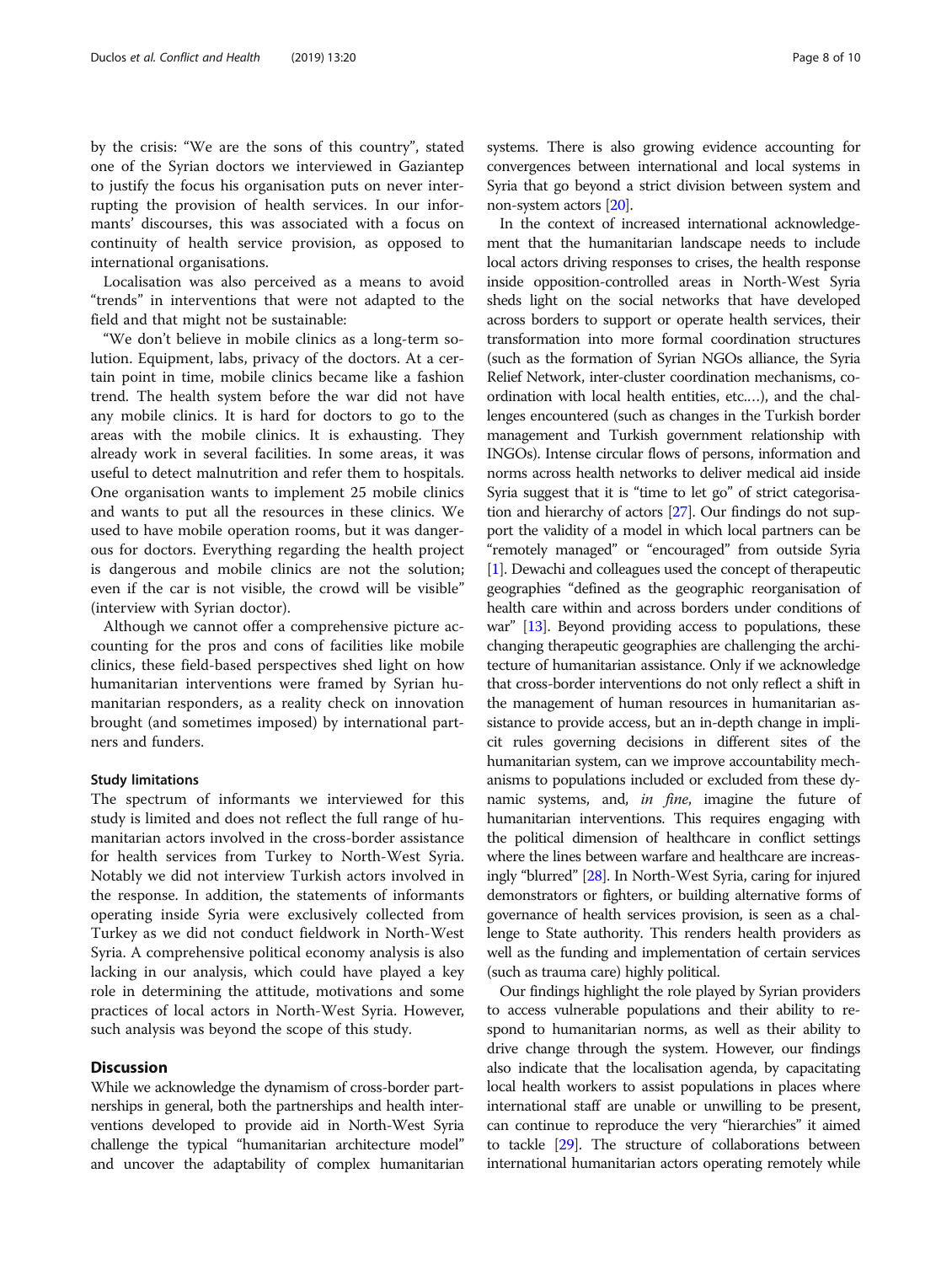Syrian actors implementing interventions on the ground raises questions about the principle of "humanity" in relation to what Didier Fassin analyses as the "dialectic between lives to be saved and lives to be risked" [[14](#page-9-0)], and the different values attributed to these lives. In our case study, the question is not only about the price at which humanitarian workers can risk their lives to save lives, but also whose lives should be risked rescuing affected populations. This dialectic is somehow embedded in classic ways of categorising staff between international and local employees within humanitarian aid agencies [\[14\]](#page-9-0). Cross-border collaborations between international aid entities working remotely and Syrian health providers who were already delivering aid in the country slowly reshaped these collaborations, especially when Syrian providers were given more space in decision making and when some Syrian NGOs became eligible for direct funding. However, this tension between "lives to be saved and lives to be risked" [[14](#page-9-0)], still needs to be addressed in a context where aid collaborations have institutionalised the practices of Syrian local staff being the only humanitarian workers risking their lives on Syrian ground. In addition, our findings suggest an extension of the politics of life by highlighting how the idea of commitment often translates into blurring the lines between personal, professional and political lives for Syrian health workers who are negotiating the provision of health services under conflict. In this sense, when humanitarian actors arguing for a more cautious implementation of the localisation agenda debate that neutrality might be problematic in a context where humanitarian workers work in a familiar setting, our paper shows the need to engage in supporting local actors to mitigate risks that they (and their families) would be bearing. Furthermore, the security rules that constrain international actors themselves often imply a deliberate and much more limited acceptance of risk, rather than simply external circumstances of the operating context: they too should be considered open to revisit, with an emphasis on equity among people delivering aid, irrespective of their origin. Finally, these reflections on "local actors" and their attempts to build some elements of governance through services' provision [\[30\]](#page-9-0), should be accounted for in the reconstruction arrangements ahead, including in areas taken back by the government, where health providers and health institutions could be forcibly reintegrated into the traditional health system of the Ministry of Health. Considering the different potential scenarios in North-West Syria, the experience of local actors so far could contribute largely to rebuilding the health sector in these areas in the future.

#### Conclusions

This paper shows that the narrative depicting a humanitarian shift to remote management and localisation from the perspective of international humanitarian organisations lacking access to vulnerable communities inside Syria and deciding to collaborate with local organisations, does not reflect the complex and circular course of this movement. Collaborations between "local" and "international" actors have developed over time through convergent and sometimes competing dynamics, made particularly visible when looking at the delivery of medical aid inside Syria across the Turkish border. The role medical Syrian doctors played early in the conflict in maintaining services and coordinating a health response on the ground, the support provided by diaspora doctors and the international and national efforts developed to allow cross-border humanitarian activities; all participated in progressively institutionalising partnerships between diverse health networks. We argue that there is an opportunity for the global health community to learn from these negotiated convergent dynamics and to rethink how we frame medical humanitarianism (therefore resisting the temptation to mainstream "local" actors into a "traditional" system). Cross-border humanitarian activities facilitate the creation of new rules that are often implicit but that give value to the capacity of the humanitarian system to be flexible and adaptive. Local actors' legitimacy is built upon their access to populations, and upon their willingness to bear risks that international humanitarian workers would not accept. In this context, "access to populations first" becomes a motto. While learning from the creative and effective bottom-up strategies to enhance cross-border coordination, from the importance of trust and interpersonal relations to develop effective partnerships, and from the emergence of "localisation" as a value, there is a need to reflect on the tensions between international humanitarian principles and to create mechanisms that improve accountability to populations of concern across and beyond "locality" and "proximity to populations". Learning from these collaborations, the humanitarian and global health communities also need to reflect on how values are attributed to human lives in contexts where national staff risk their lives to save lives in Syria. Finally, this case study highlights the role that professional networks pre-dating the conflict have played in organising, channelling and providing services in areas hard to access by international aid workers. To note, professional networks can include and exclude populations, and their potential to reach vulnerable communities during conflicts should be better understood across sectors.

#### Acknowledgments

We thank all study interviewees for their participation in this study. We thank The Lancet-AUB Commission on Syria for supporting this work, including through sharing data and insights from Commission research on the subject. We thank Manal Elzalabany (Research Assistant, The Lancet-AUB Commission on Syria, AUB) and Aya Noubani (Research Assistant – Global Health Institute, AUB) for contributing to the research in the Commission on understanding health systems changes and timeline of events in Turkey during the Syrian conflict. We acknowledge the data and insights shared by Mazen Abol Hosn (MA EMA, Emergency Coordinator – IOM Turkey); Matteo Dembech (MSc MA MPH, Reports Officer for Refugee Health – WHO Turkey); Mustafa Bahadir Sucakli (PhD, Public Health Officer – WHO Turkey); Daniele Mipatrini (MD,